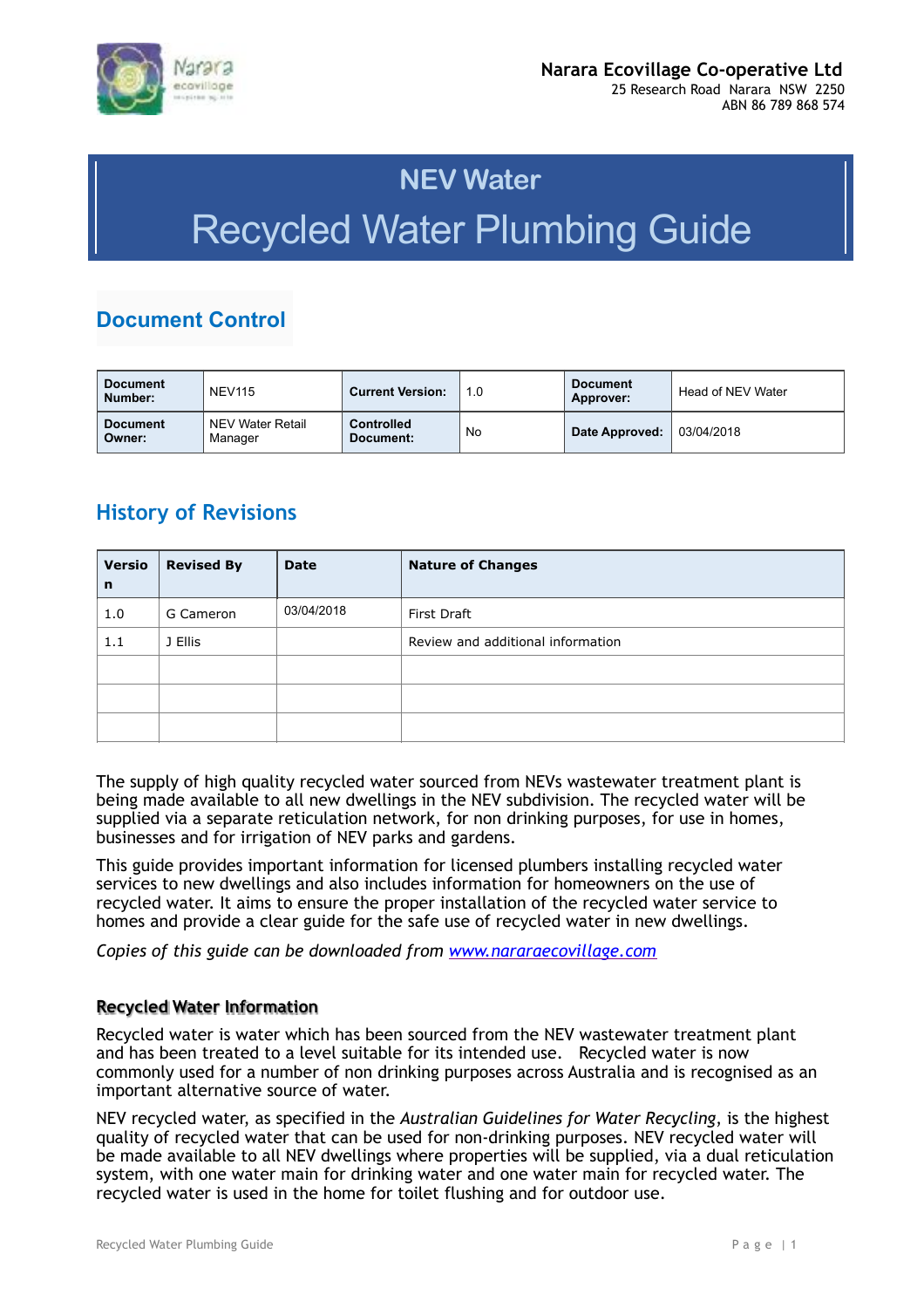

#### **Recycled water must be managed differently from drinking water**

The recycled water system must have very distinctive features to make it easy to identify and be easily distinguishable from the drinking water system. This guide outlines those distinctive features to ensure recycled water services are correctly installed. The main objective is to ensure the recycled water service cannot be accidentally ingested or interconnected to the drinking water supply within the property.

On completion of plumbing work on a new or existing dwelling, the plumber will be required to notify NEV Water and an inspection will be undertaken before commissioning the recycled water service to:

- Ensure there is no interconnection between the recycled water and drinking water systems
- Ensure recycled water is only supplied to toilets and garden taps
- Ensure the recycled water pipes and fittings are easily distinguishable

#### **NEV Recycled Water – What can it be used for?**

Recycled water supplied by NEV is approved for the following uses:

- Watering gardens
- Toilet flushing

#### **Recycled water supplied by NEV MUST NOT be used for the following:**

- Drinking (human or animal consumption)
- Cooking or other kitchen purposes
- Personal washing such as baths, hand basins, showers or bidets
- Evaporative coolers
- Indoor household cleaning
- Swimming pools and spas
- Recreational activities involving water contact e.g. playing under sprinklers

If you do accidentally drink recycled water, there is no cause for alarm. It is treated to a high standard, meaning the likelihood of falling ill is low. However, if you feel unwell you should consult your doctor immediately.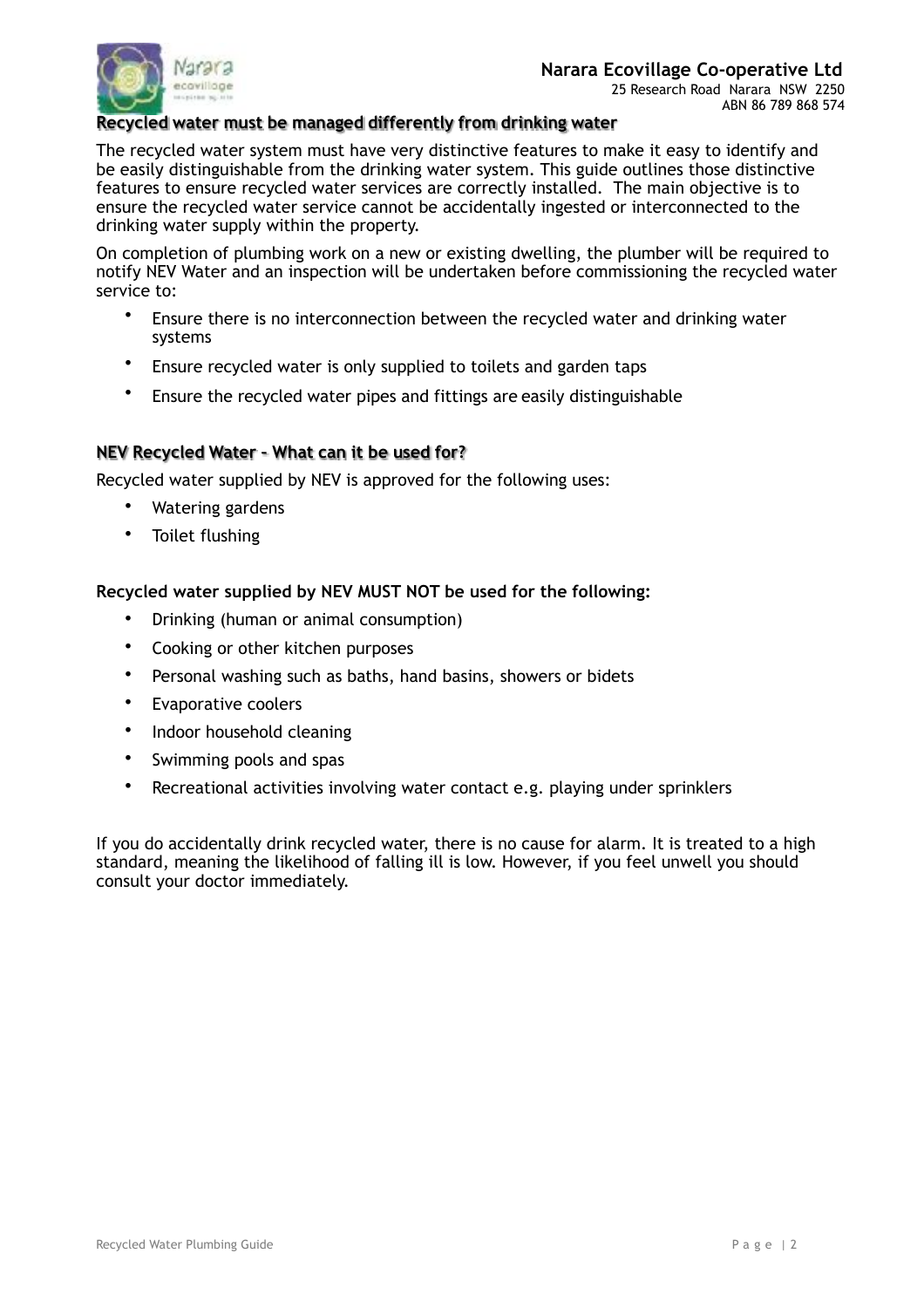

ABN 86 789 868 574

#### **Typical Recycled Water Plan**



## **NEV Owned and Operated Systems**

#### **Recycled Water Main:**

• Recycled water will be delivered to properties by a system of dedicated mains

#### **From main to meter:**

Two water service pipes will enter the property:

- The service pipe for recycled water will be a purple colour in accordance with AS 2700 (being no darker than P24 jacaranda or P12 purple and no lighter than P23 lilac)
- The service pipe for drinking water supply will not be coloured lilac/purple

#### **Water meter assemblies:**

The recycled water supply is not metered.

#### **New Water Supply Connections:**

To connect to the recycled and potable (drinking) water mains, an application for connection is required. Once the appropriate fee and forms have been lodged NEV Water will supply the potable (drinking) water meter for installation by your plumber.

Water pressure in the recycled water main will be slightly less than the pressure in the drinking water main. The recycled water meter assembly may include a 350kPa pressure limiting device if required. This may impact on the pressure of water for irrigation systems connected to the recycled water system. Irrigation systems need to be designed for the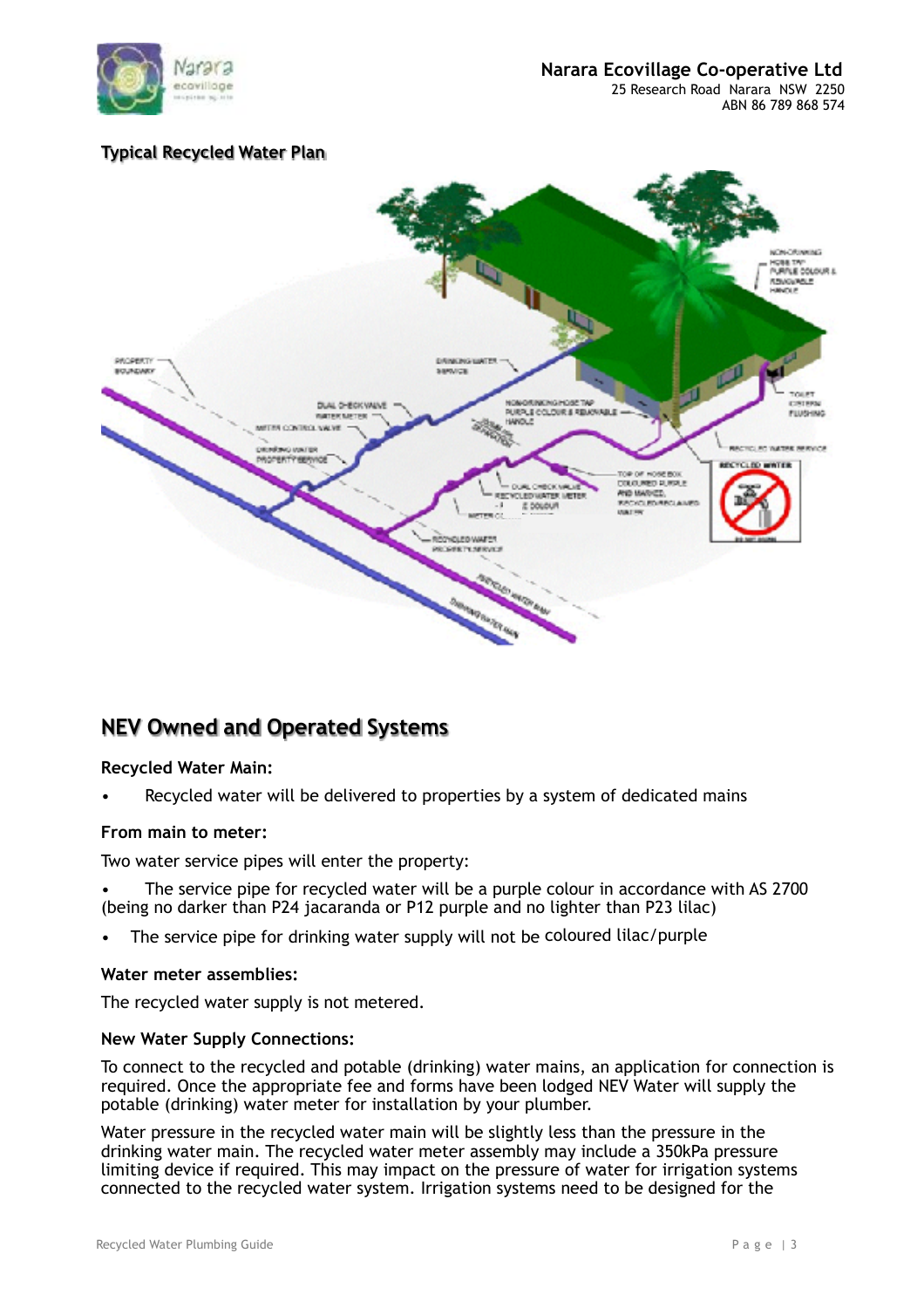

# **Narara Ecovillage Co-operative Ltd**<br>ecovillage and a second a second and a second a second a second a second a second a second a second a second a

 25 Research Road Narara NSW 2250 ABN 86 789 868 574

pressure in the recycled water system. NEV Water guarantees a minimum water pressure at the property boundary of 220kPa.

#### **On the Property**

- All plumbing work within the property, including recycled water plumbing, is to be undertaken by a licensed plumber
- All pipe work and products used in the installation of recycled water services shall comply with AS/NZS 3500.1:2003. The service pipe for recycled water will be a purple colour
- Under no circumstances is there to be interconnection between the recycled water service and the drinking water service
- All recycled water pipes and outlets must be coloured purple, in accordance with AS 2700, and be marked with the following – "RECYCLED WATER – DO NOT DRINK"
- All buried pipes must have identification tape installed on top of the recycled water pipe, running longitudinally and fastened to the pipe at no more than 3 metre intervals for the full length of the pipe. The identification tape must be purple in colour and marked: "RECYCLED WATER – DO NOT DRINK"
- For pipes below ground there must be a 300mm minimum separation between the recycled water pipe and the potable water pipe
- For pipes above ground there must be a minimum separation of 100mm between the recycled water pipe and the potable water pipe

#### **Hose taps and other outlets**

All recycled water hose taps must comply with the following:

- They shall have a 5/8th inlet and a normal outlet
- They shall be coloured purple and have a removable handle
- At rough-in stage, the provision for recycled water hose taps shall be a 5/8th thread to allow installation of the 5/8th inlet recycled water hose taps at fit off time
- They shall be clearly marked with either a 'warning sign' or 'prohibition sign' in accordance with AS3500.1 section 9.5.2.3
- All other recycled water outlets must be clearly marked with either a 'warning sign' or 'prohibition sign; sign in accordance to AS 3500 sections 9.5.2.3 and 9.5.2.4
- Recycled water must be connected to a minimum of two hose taps, one at the front of the dwelling and one at the rear.
- We recommend all dwellings should also install at least one potable hose tap.
- All other installation requirements of AS/NZS 3500.1: 2003 section 5, installation of Cold Water Services also apply
- Upon completion of the work the plumber is to request a final plumbing inspection by NEV Water. The plumbing contractor is to be present at the time of the final inspection. A compliance certificate will be issued on request